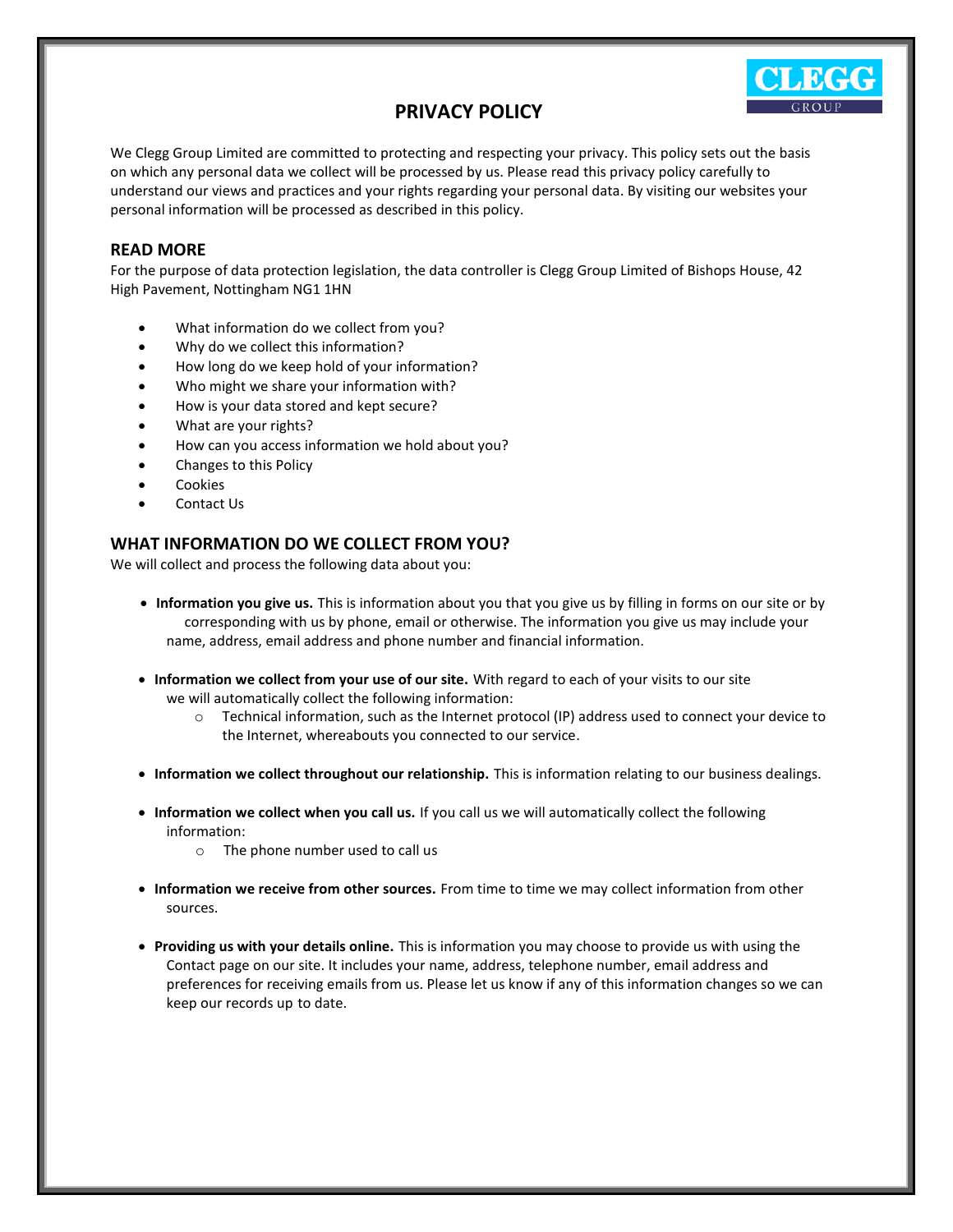# **WHY DO WE COLLECT THIS INFORMATION?**

We process your personal information for the following reasons:

- **Pursuant to a contract in order to:**
	- o Process information at your request to take steps to enter into a contract;
	- o Provide you with our products and services;
	- o Process payments;
	- o Maintain business and service continuity;
	- o Send service communications so that you receive a full and functional service and so we can perform our obligations to you. These may be sent by email [or post or, if the circumstances require it, we may contact you by phone]. These will include notifications about changes to our service.

#### • **On the basis of your consent:**

- $\circ$  Where we rely on your consent for processing this will be brought to your attention when the information is collected from you;
- o We will only contact you with direct marketing communications if you consent to us doing so and you have the right to withdraw consent at any time. See the What are your rights? section below for more information.
- **In our legitimate interests of providing the best service and improving and growing our business we will process information in order to:**
	- o Provide you with a personalised service;
	- o Improve our products and services;
	- o Keep our site and systems safe and secure;
	- o Understand our customer base and purchasing trends;
	- o Defend against or exercise legal claims and investigate complaints; and
	- o Understand the effectiveness of our marketing.

We will carry out analytics to improve our products and services as set out above.

You have the right to object to processing carried out for our legitimate interests. See the What are your rights? section below for more information.

- To comply with legal requirements relating to:
	- o The provision of products and services;
	- o Data protection;
	- o Health and safety;
	- o Anti-money laundering;
	- o Fraud investigations;
	- o Assisting law enforcement; and
	- o Any other legal obligations placed on us from time to time.

#### **HOW LONG DO WE KEEP HOLD OF YOUR INFORMATION?**

We will keep information about you for a maximum of 12 years after the end of our relationship with you unless obligations to our regulators require otherwise or we are required remove such data from our records.

### **WHO MIGHT WE SHARE YOUR INFORMATION WITH?**

For the purposes set out in the 'Why do we collect this information?' section above, we will share your personal information with:

- The following categories of third parties, some of whom we appoint to provide services, including:
	- o Business partners, subsidiaries, suppliers and sub-contractors for the performance of any contract we enter into with you;
	- o Analytics and search engine providers that assist us in the improvement and optimisation of our site;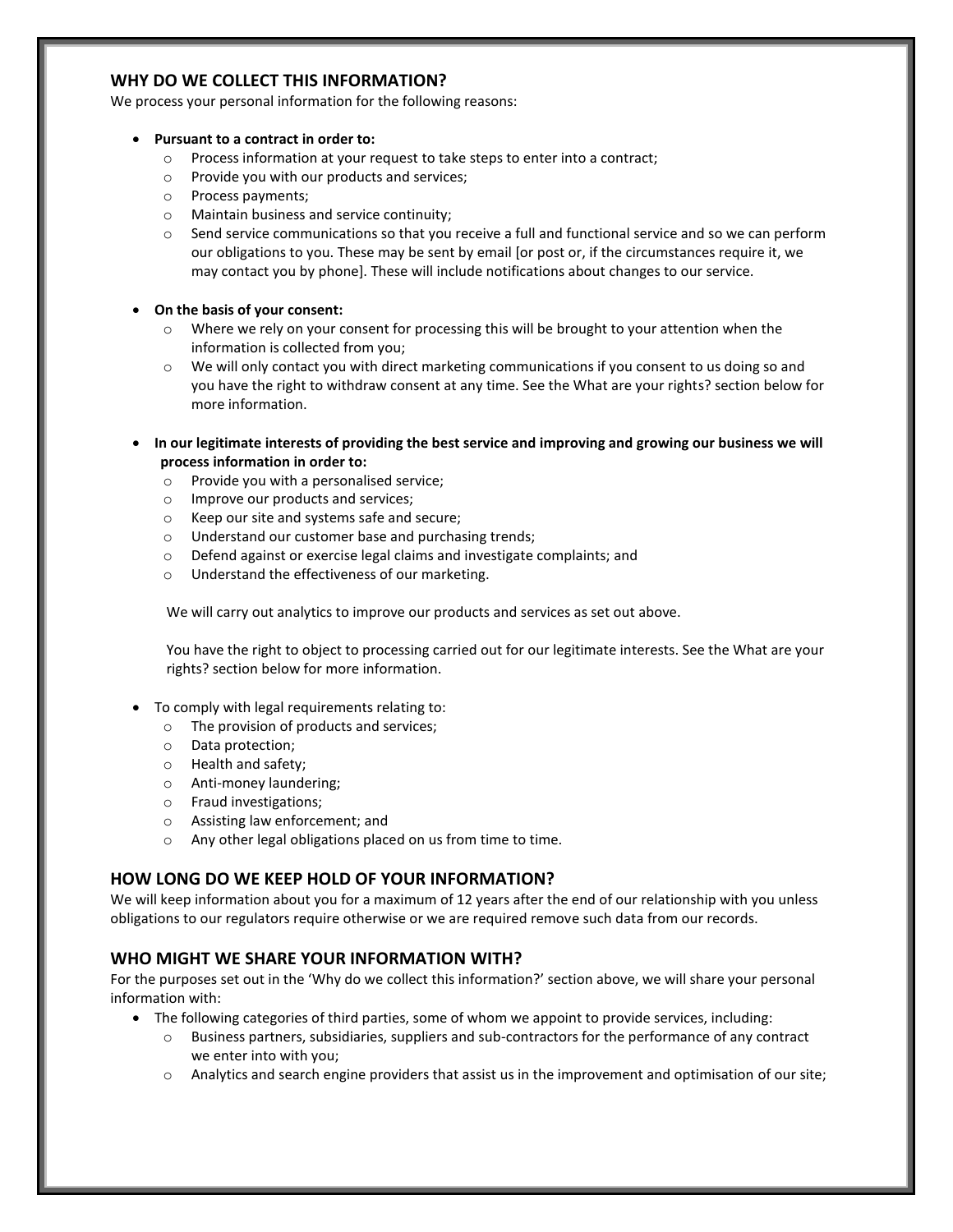- o Customer survey providers in order to receive feedback and improve our services.
- o Any member of our group, which means our subsidiaries.

Additionally, we will disclose your personal information to the relevant third party:

- o In the event that we sell or buy any business or assets, in which case we will disclose your personal data to the prospective seller or buyer of such business or assets.
- $\circ$  If we are acquired by a third party, in which case personal data held by it about its customers will be one of the transferred assets.
- $\circ$  If we are under a duty to disclose or share your personal data in order to comply with any legal obligation, or in order to enforce or apply our terms of use and other agreements; or to protect the rights, property, or safety of our customers, our regulator, or others. This includes exchanging information with other companies and organisations for the purposes of fraud protection and prevention of money laundering and credit risk reduction.

#### **HOW IS YOUR DATA STORED AND KEPT SECURE?**

We take your safety and security very seriously and we are committed to protecting your personal and financial information. All information kept by us is stored on our secure servers. Where we have given you (or where you have chosen) a password that enables you to access certain parts of our service, you are responsible for keeping this password confidential. We ask you not to share a password with anyone.

We may transfer your data outside the European Economic Area ("EEA"). We will only do so if adequate protection measures are in place in compliance with data protection legislation.

Once we have received your information, we will use strict procedures and security features to try to prevent unauthorised access. More information is available by contacting us.

#### **WHAT ARE YOUR RIGHTS?**

Where processing of your personal data is based on consent, you can withdraw that consent at any time. You have the following rights. You can exercise these rights at any time by contacting us. You have the right:

- o To ask us not to process your personal data for marketing purposes. We will inform you (before collecting your data) if we intend to use your data for such purposes or if we intend to disclose your information to any third party for such purposes;
- $\circ$  To ask us not to process your personal data where it is processed on the basis of legitimate interests provided that there are no compelling reasons for that processing;
- o To ask us not to process your personal data for scientific or historical research purposes, where relevant, unless the processing is necessary in the public interest.
- o To request from us access to personal information held about you;
- $\circ$  To ask for the information we hold about you to be rectified if it is inaccurate or incomplete;
- To ask for data to be erased provided that the personal data is no longer necessary for the purposes for which it was collected, you withdraw consent (if the legal basis for processing is consent), you exercise your right to object, set out below, and there are no overriding legitimate ground for processing, the data is unlawfully processed, the data needs to be erased to comply with a legal obligation or the data is children's data and was collected in relation to an offer of information society services; to ask for the processing of that information to be restricted if the accuracy of that data is contested, the processing is unlawful, the personal data is no longer necessary for the purposes for which it was collected or you exercise your right to object (pending verification of whether there are legitimate grounds for processing);
- $\circ$  To ask for data portability if the processing is carried out by automated means and the legal basis for processing is consent or contract.

Should you have any issues, concerns or problems in relation to your data, or wish to notify us of data which is inaccurate, please let us know by contacting us using the contact details above. In the event that you are not satisfied with our processing of your personal data, you have the right to lodge a complaint with the relevant